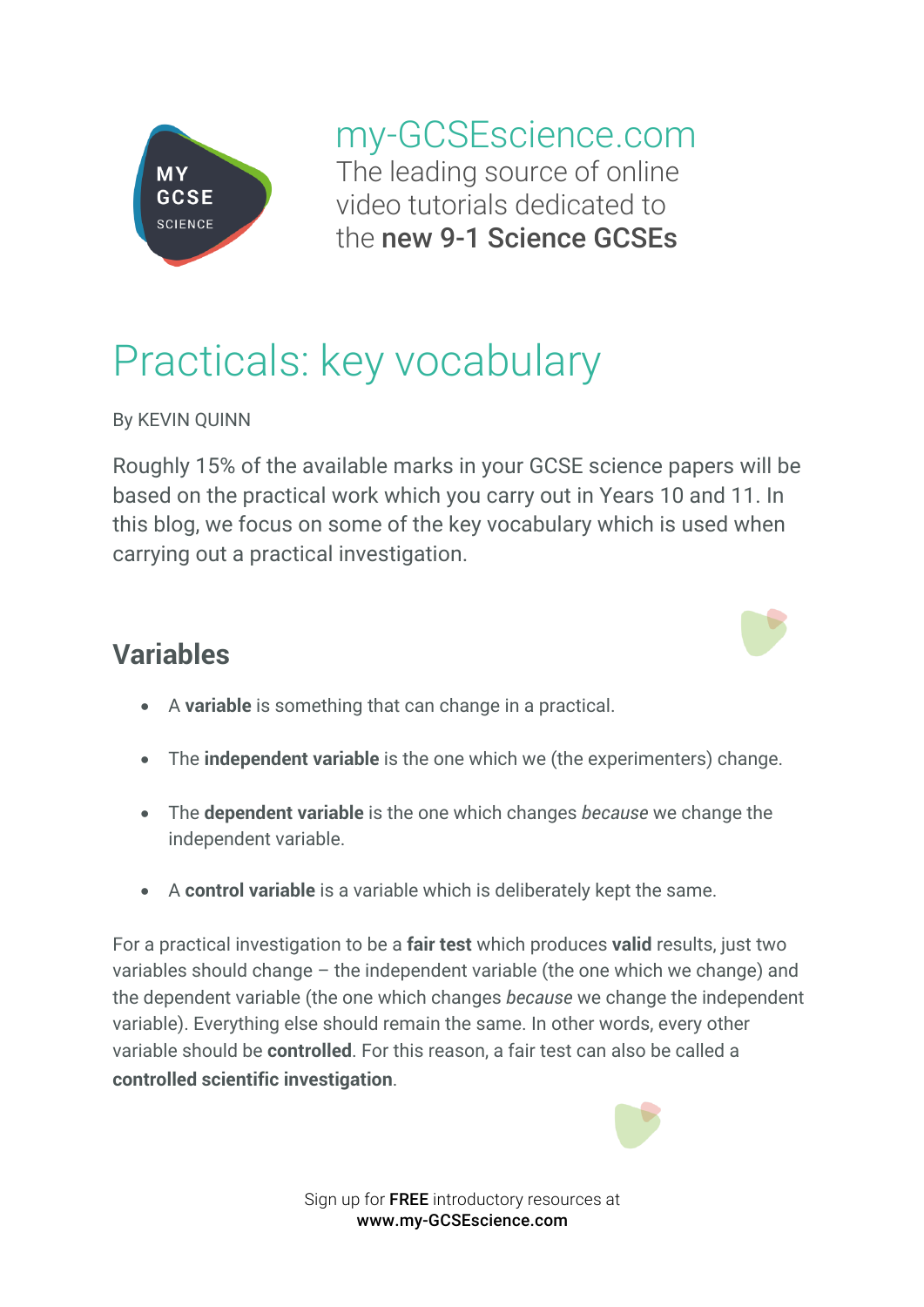## **Example**

Let's say you wanted to investigate how **eating different types of food** affects a person's **maximum blood sugar level**. Read that sentence again. We're investigating how changing one variable (the type of food eaten) which we call the independent variable, affects another variable (the person's maximum blood sugar level) which we call the dependent variable.

Every other variable would have to be controlled for the results of this practical investigation to be valid. These control variables could include:

- the mass of food they had eaten
- the surface area of the food they had eaten
- what the person had eaten earlier that day
- their initial blood sugar level
- whether or not they had done exercise

If the person had eaten one type of food while running a marathon one day, and another while watching TV the following day, we would have no idea whether a change in their blood sugar level was due to the type of food they had eaten or due to the different levels of physical activity on both days. Without controlling the other variables, an investigation would not be a fair test and so would not produce valid results.

*When you're watching videos about practicals on My GSCE Science, can you identify the independent, dependent and control variables? Questions on variables often come up in the GCSE exams!*